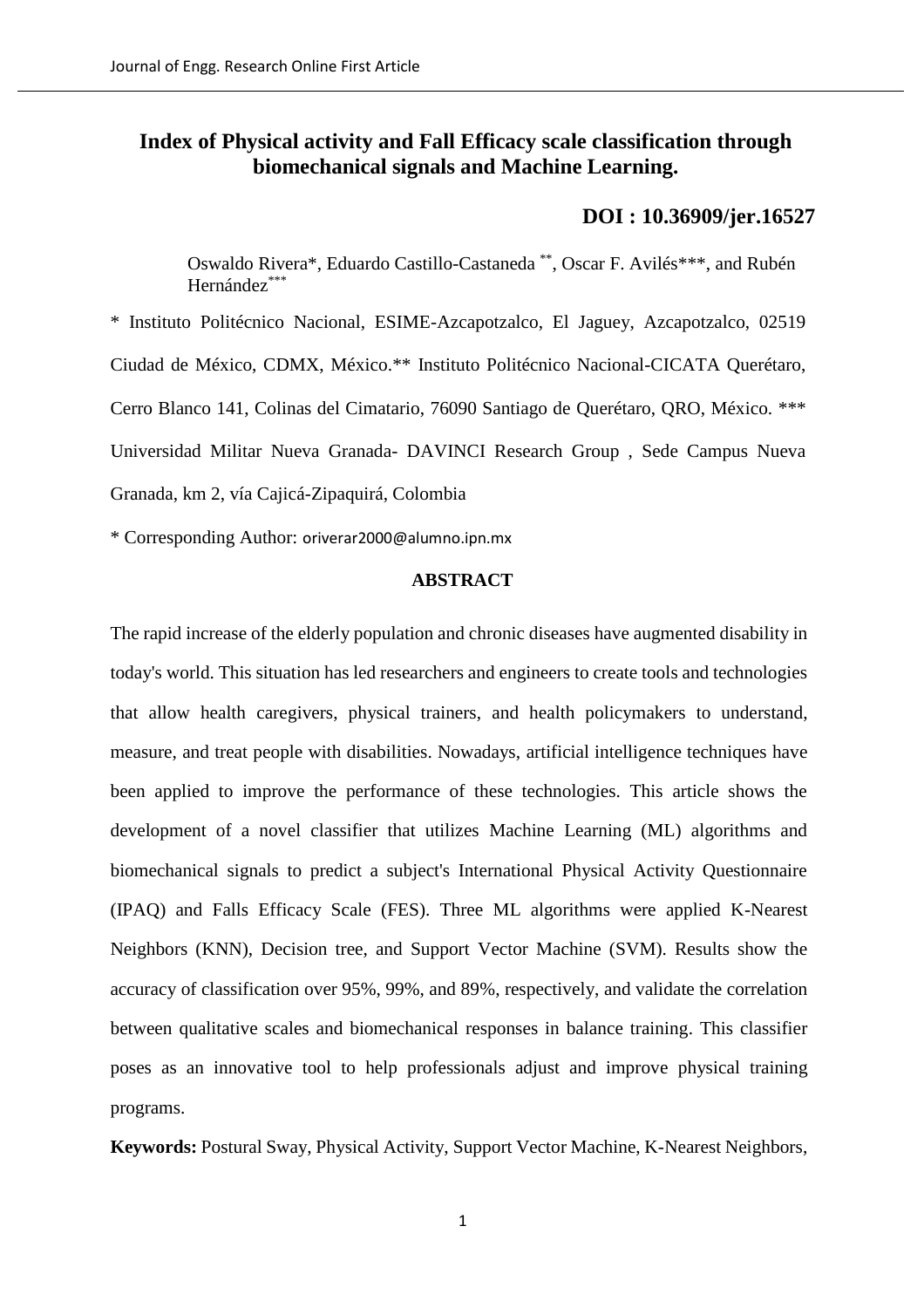Decision Tree.

#### **INTRODUCTION**

According to the World Health Organization (WHO), more than one billion people around the world have some type of disability. Being a growing figure, attributed to the aging of the population and the increase in chronic diseases ("OMS | Discapacidad y rehabilitación," n.d.). Where, balance and postural control are some of the main skills affected by aging, neuromotor diseases, or traumas at the motor level.

On the other hand, the diagnosis, training, and balance rehabilitation processes use evaluation methodologies usually based on qualitative tests. Tests such as the Berg Balance Scale (Brouwer, Kal, van der Kamp, & Houdijk, 2019), IPAQ (Craig et al., 2003), and FES (Hauer et al., 2010) are applied by specialized personnel. Nonetheless, their result tends to be subjective and depends on the experience of the evaluator.

In order to obtain a more efficient and reliable process, novel training programs have been generated (Betker, Szturm, & Moussavi, 2005; Fitzgerald, Trakarnratanakul, Dunne, Smyth, & Caulfield, 2008; Van Diest, Lamoth, Stegenga, Verkerke, & Postema, 2013), including assistive robotics technologies (Kharboutly et al., 2015; Patanè & Cappa, 2011; Rastegarpanah, Saadat, Borboni, & Stolkin, 2017; Schouten, Boonstra, Nieuwenhuis, Campfens, & Van Der Kooij, 2011). However, the benefits, advantages, and disadvantages of these tools to physical training and rehabilitation procedures are not yet clear (Gui, Tan, Liu, & Zhang, 2020; Jakob et al., 2018; Zhang et al., 2017). Due to this, (Agarwal & Deshpande, 2019; Franceschini et al., 2020; Rodgers et al., 2019; Stinear, Lang, Zeiler, & Byblow, 2020; Yozbatiran  $&$  Francisco, 2019) support the idea of the need for better procedures and protocols, which help to clarify the impact that robotics brings to this type of task and mitigate the problem of subjectivity in these procedures.

In recent years, various artificial intelligence and machine learning techniques have been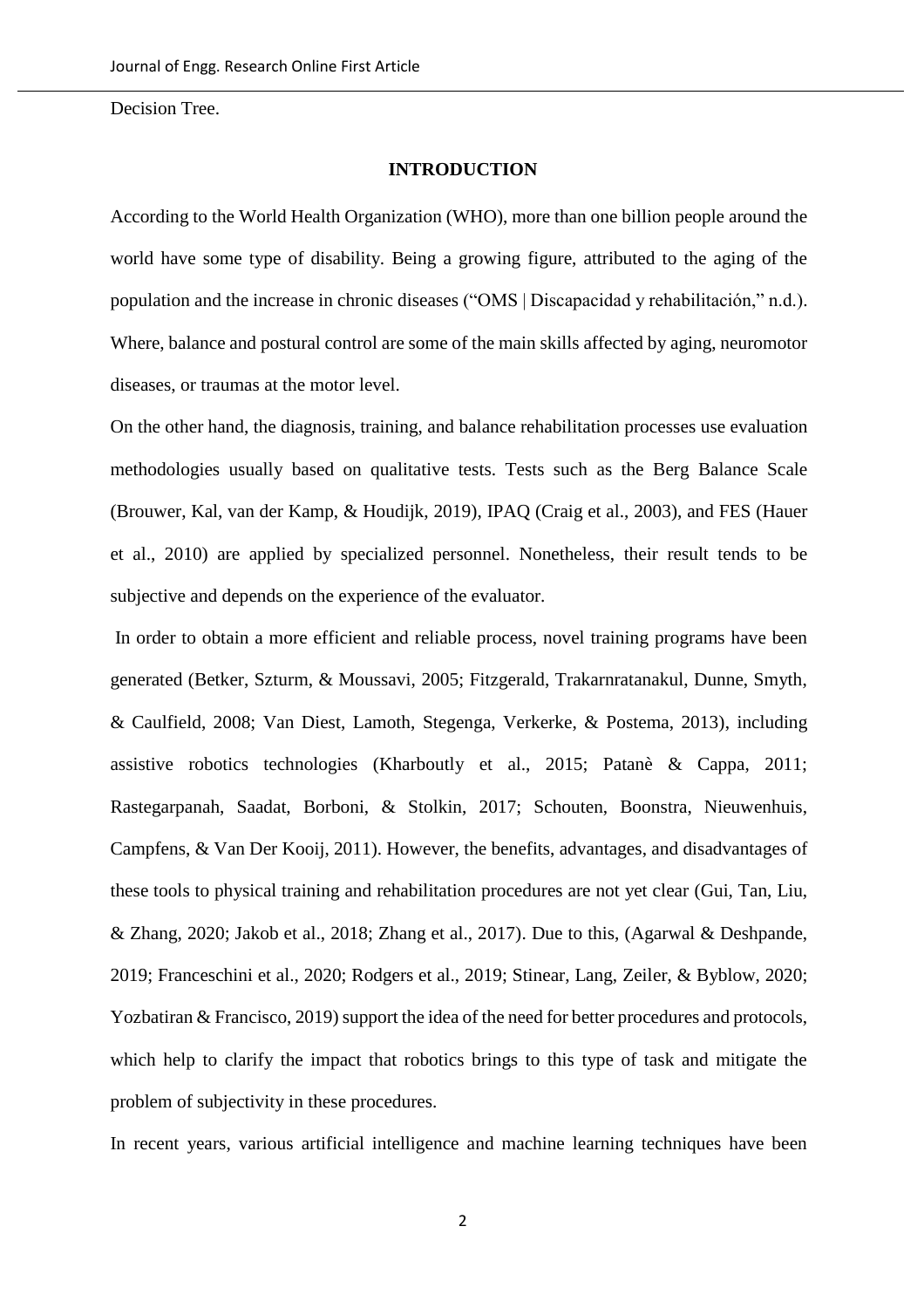implemented in topics related to the classification of levels of physical activity and activities of daily living (Pires, Garcia, Pombo, Flórez-Revuelta, & Spinsante, 2017), detection of falls (Sun, Hsieh, & Sosnoff, 2019; Yang & Gao, 2020), autonomous training, execution of tasks without the supervision of an expert (Jiao, Wu, Bie, Umek, & Kos, 2018), detection of emotions when executing physical exercises (Rincon, Costa, Carrascosa, Novais, & Julian, 2019), and methodologies of assisted training with haptic feedback (Bao, Klatt, Whitney, Sienko, & Wiens, 2019a). Recently, these applications have used direct measurements such as Electrocardiogram (ECG) signals(Allam, Samantray, & Ari, 2020; Patro, Jaya Prakash, Jayamanmadha Rao, & Rajesh Kumar, 2020; Prakash & Ari, 2019b, 2019a), Electroencephalogram (EEG)(Venkata Phanikrishna, Jaya Prakash, & Suchismitha, 2021), and COP to classify, monitor, and assist training and rehabilitation programs to improve the user's performance.

Based on state of the art and current trends in intelligence and machine learning algorithms. This article presents the development of an automatic classification system for IPAQ and FES, utilizing postural sway signals from an existing database (Santos & Duarte, 2016) and machine learning. The hypothesis proposes that it is possible to determine the level of IPAQ, FES, and even detect the characteristics of the surface on which the training is carried out (stable and unstable surface), through the quantitative analysis of signals typical of COP of a user and anthropometric measurements.

This article deals mainly with the development of the classifier system. Starting with the selection and processing of the features extracted from the stabilometry signals and anthropometric measurements. Continuing with the design and choice of optimal parameters of the classifiers commonly used in balance evaluation tasks, KNN (Ahmed, Mehmood, Nadeem, Mehmood, & Rizwan, 2017; Liang, Liu, Li, & Zhao, 2019), decision trees (Leu, Ko, Lin, Susanto, & Yu, 2017) , and SVM (Bao et al., 2019a) using concurrent algorithms. The selected algorithms present several advantages, for instance, SVM are effective in high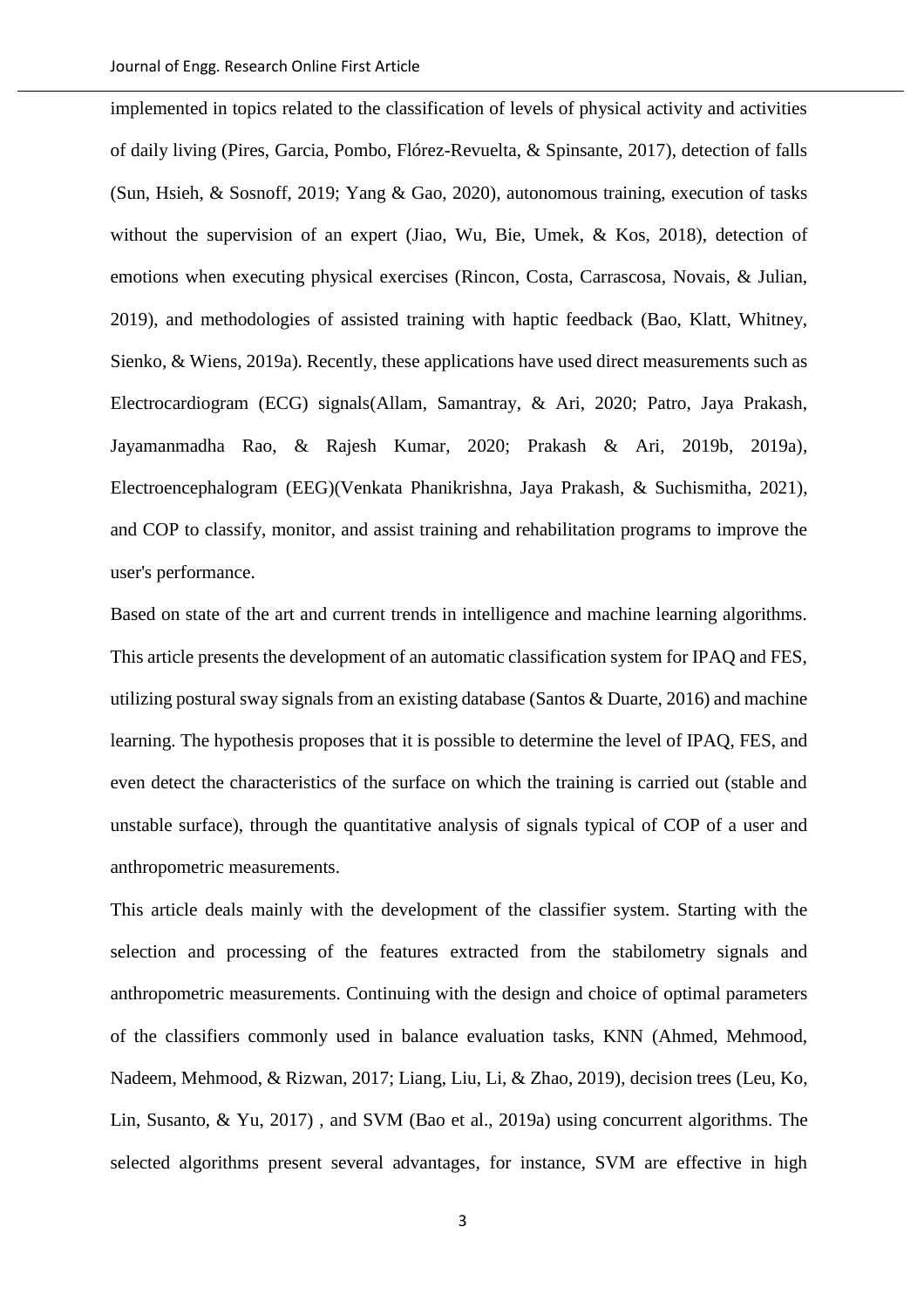dimensional space tasks, even in cases where the number of dimensions is greater than the number of samples, KNN as a non-parametric method is helpful in tasks where decision boundaries are not regular, and decision trees are perfect to handle multi-output problems (Pedregosa et al., 2011). Finally, the precision, F1-score, and recall results of the three techniques used are presented.

### **MATERIALS AND METHODS**

For the design of the physical activity classifier, the database described in (Santos & Duarte, 2016), was used, this database consists of information from 1930 tests performed by 163 subjects. For data capture, the participants maintained a stationary standing position for 60s in four different situations: eyes open or closed while standing on a stable or unstable surface. Each condition was tested three times. The experimental setup is shown in Fig. 1.



**Figure 1**. Experimental Setup

Through a force platform 8 different signals are captured:

- 1. Force [N] (*x, y, z*)
- 2. Moment [Nm] (*x, y, z*)
- 3. Center-of-Pressure [cm] (*x,y*)

The database includes the results of the following qualitative evaluations of physical activity indices and balance of the participants: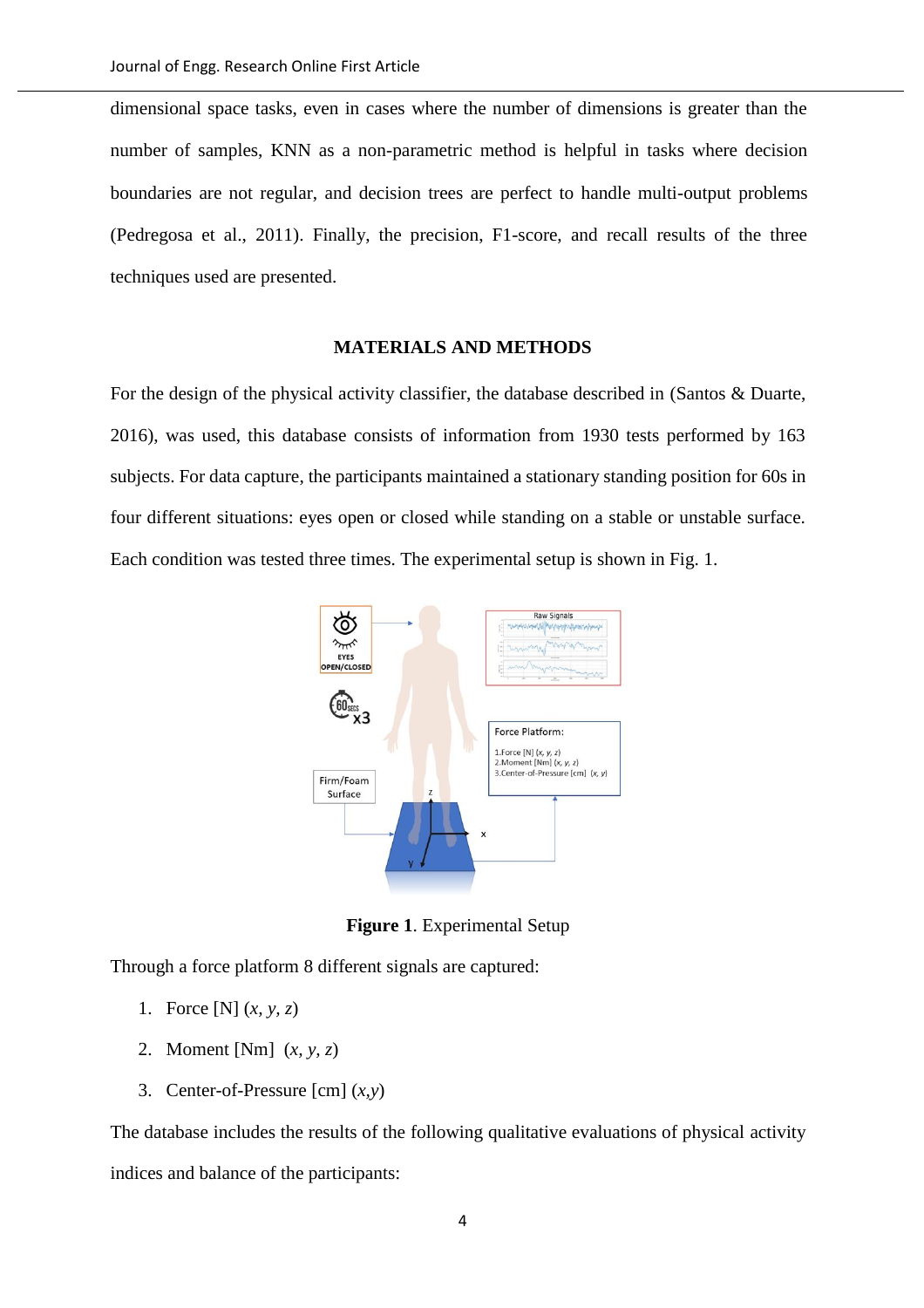- Short Falls Efficacy Scale International
- International Physical Activity
- Trail Making Test
- Mini Balance Evaluation Systems Tests

The classifier only includes the information corresponding to healthy subjects who did not report any type of disability or disease according to the information provided by the researchers.

# **Signal processing and filtering**

The signals were filtered and processed before the extraction and selection process of relevant features. A fifth-order Butterworth type low pass filter was applied with a cutoff frequency equal to 5 Hz according to (Doyle, Hsiao-Wecksler, Ragan, & Rosengren, 2007; Paillard & Noé, 2015). Since it is not known whether the acquisition instruments do not have a constant calibration for each test, the mean signal level of each sample is eliminated by subtracting a polynomial of degree six that models the behavior of each signal. Fig. 2 shows the process described above using the data from the force on the Y-axis.



F**igure 2.** Signal processing

### **Features selection**

The features extracted from the signals were obtained from the categories stated in Table I. These are some of the most recurrent to analyze the behavior of the COP of an individual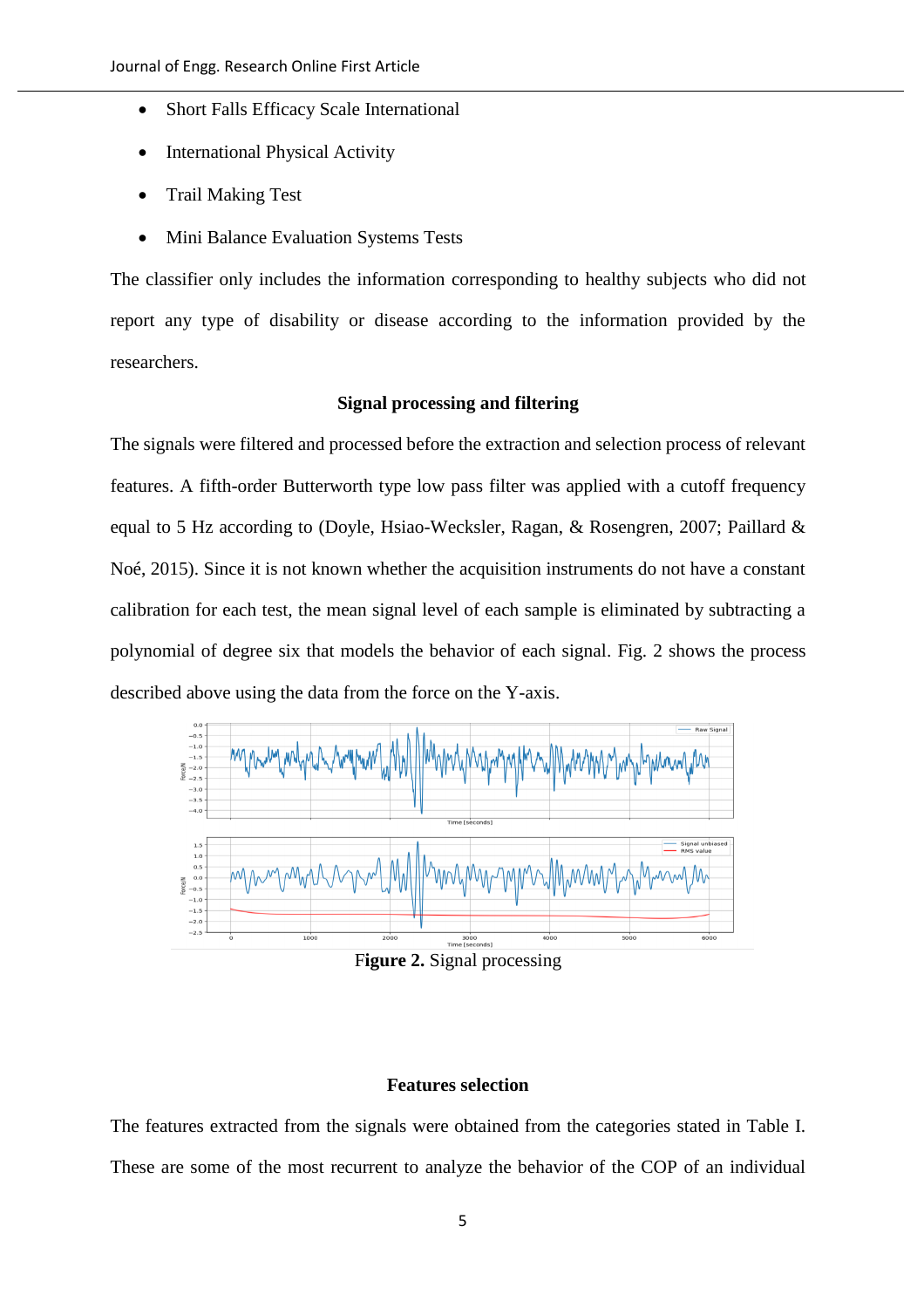(Brouwer et al., 2019; Doyle et al., 2007; Yamamoto et al., 2015). Kinematic and statistical estimators to each of the database signals were applied as well as anthropometric measurements of the test subject.

A total of 85 features, usually determined in the postural control and stabilometry analyzes(Paillard & Noé, 2015; Yamamoto et al., 2015), were extracted by combining the categories stated in table 1. Measurements such as maximum displacement, maximum frequency, mean amplitude, area of the COP, the maximum length in each axis of excursion, maximum force in each axis, root mean square in each axis of displacement, and mean displacement angle. In turn, anthropometric variables directly involved with the various balance mechanisms of the human body were incorporated: body mass index, weight, foot length, and height of the individuals.

**Table 1.** feature extraction categories

| <b>Kinematic Estimator</b>                                                                                                                                                                        | <b>Statistical estimator</b>                                                                                      | <b>Anthropometric measures</b>                                                             |
|---------------------------------------------------------------------------------------------------------------------------------------------------------------------------------------------------|-------------------------------------------------------------------------------------------------------------------|--------------------------------------------------------------------------------------------|
| 95% confidence ellipse<br>Length of total displacement<br>2.<br>Root mean square of the COP<br>3.<br>Frequency<br>4.<br>Velocity gradient COP<br>Maximum displacement per-<br>6.<br>axis<br>Angle | Mean<br>8.<br>Median<br>9.<br>10. Fashion<br>11. Standard deviation<br>12. Maximum<br>13. Minimum<br>14. Variance | Index<br><b>Mass</b><br>$15.$ Body<br>(BMI)<br>16. Height<br>17. Weight<br>18. Foot length |

Values within the 95% confidence ellipse area were used to eliminate abnormal values product

of disturbances during data capture. The calculation of this estimator was performed as

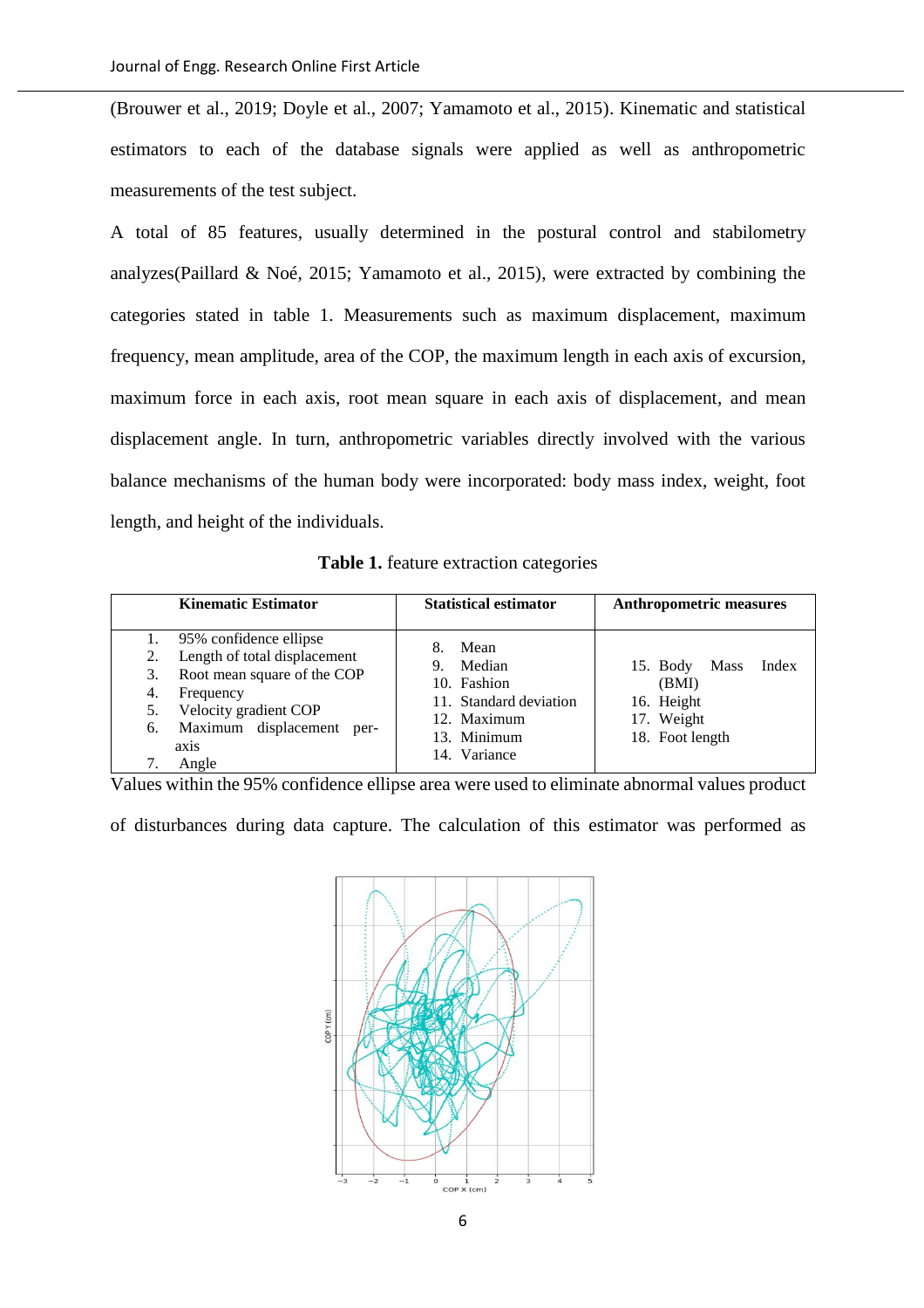described (Doyle et al., 2007); at the same time, angle and maximum amplitudes corresponding to the area described by the subject's movement were extracted. Fig. 3.

**Figure 3**. 95% confidence ellipse area

#### **Physical activity index classifier**

To determine the IPAQ, FES, and the surface of the experiment, the data were filtered, scaled, and normalized, using only healthy subjects (without any reported disease). A total of 648 observations with 85 features were used. 80% of the data were for the training process, and the remaining 20% for algorithm validation. Data from participants were used either in the training or testing set only.

The techniques chosen to design the classifier were KNN, decision trees, and SVM. These algorithms are supervised classification techniques, typically used in state or outcome prediction problems based on known and correlated data or features.

The classification techniques were implemented in Python using the Scikit-learn tool (Li & Phung, 2014). For their validation and evaluation, the F1-score, the precision, and recall of each algorithm (Bao, Klatt, Whitney, Sienko, & Wiens, 2019b) were evaluated.

$$
F1\text{-}Score = 2 \cdot \frac{Precision \cdot Recall}{Precision + Recall} \tag{1}
$$

$$
Precision = \frac{True \ Positive}{True \ Positive + False \ Positive} \tag{2}
$$

$$
Recall = \frac{True \ Positive}{True \ Positive + False \ Negative}
$$
 (3)

On the other hand, statistical analysis using ANOVA, F-value, and p-value were implemented to select the most relevant features for each algorithm. These show the statistical significance of the independent versus dependent variables, and they are commonly used in problems where the input data is numeric and the output variable is categorical.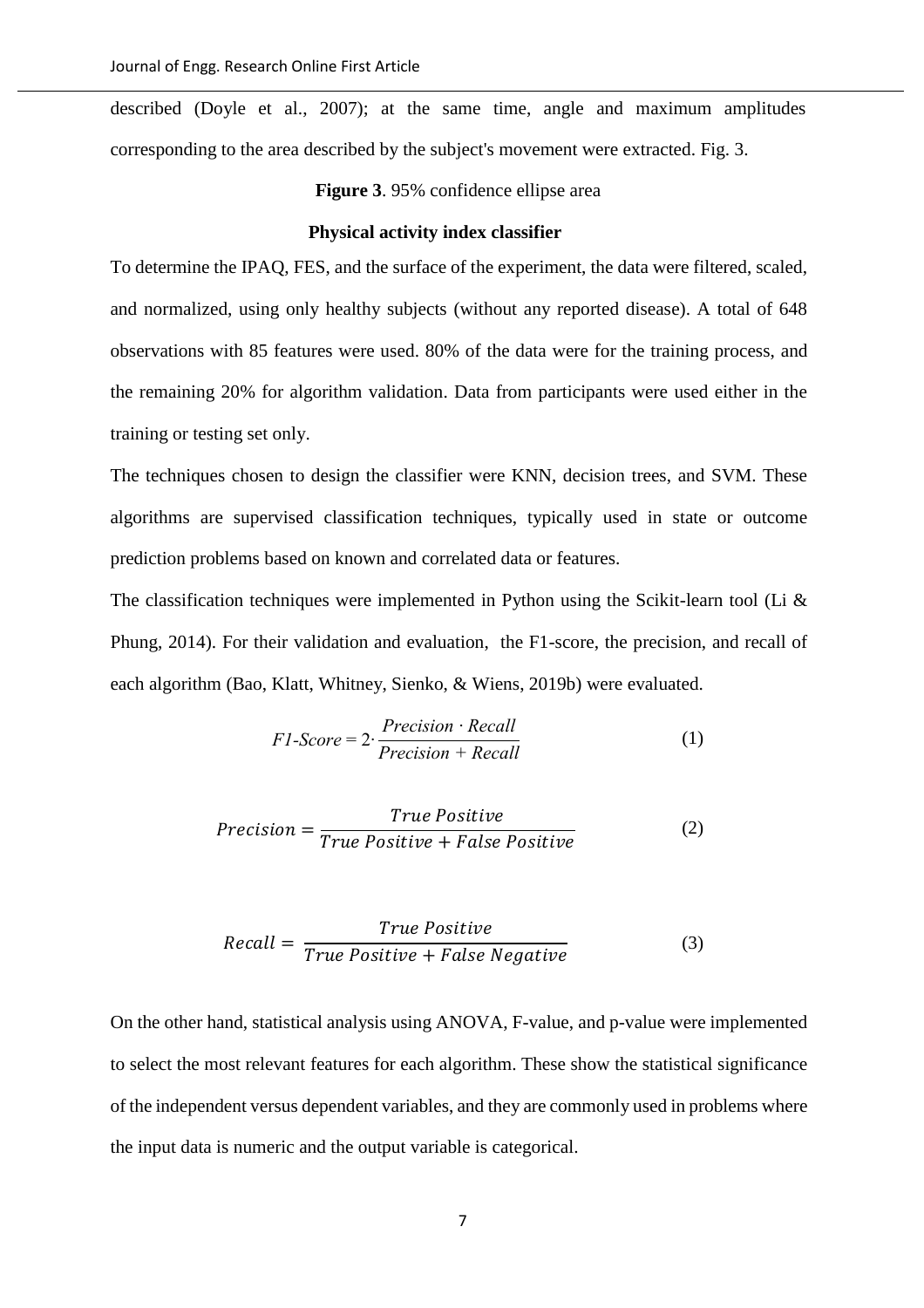#### **Classification algorithms**

The classification algorithms selected to determine the desired outputs were KNN, Decision Trees, and SVM. The operating parameters of each one are presented in Table 2.

| <b>Algorithm</b>      | <b>Parameters</b>                           | Output      |  |
|-----------------------|---------------------------------------------|-------------|--|
|                       | $K=1$<br>$\bullet$                          |             |  |
|                       | Search algorithm $=$ 'kd tree'<br>٠         | <b>IPAQ</b> |  |
| <b>KNN</b>            | distance = Manhattan distance               |             |  |
|                       | $K=3$<br>$\bullet$                          | FES/Surface |  |
|                       | Search algorithm $=$ 'kd tree'<br>$\bullet$ |             |  |
|                       | distance=Manhattan distance<br>$\bullet$    |             |  |
|                       | Search criteria = entropy<br>$\bullet$      | IPAQ/       |  |
| <b>Decision trees</b> | Max Depth= $30$                             | FES/        |  |
|                       | Random state=32<br>٠                        | Surface     |  |
|                       | Penalty parameters $(C=110.1)$              | IPAQ/       |  |
| <b>SVM</b>            | $K$ ernel= $r$ hf                           | FES/        |  |
|                       | Decision function shape=one vs one<br>٠     | Surface     |  |

**Table 2.** Classification parameters

The parameter K of the KNN estimator was evaluated by studying the resulting precision according to the variation of K during 100 epochs. Fig. 4, green margin represents the standard deviation of the accuracy for a certain number of neighbors (K). The Manhattan distance parameter showed better results compared to the traditional Euclidean distance parameter because this measure works best with larger data.

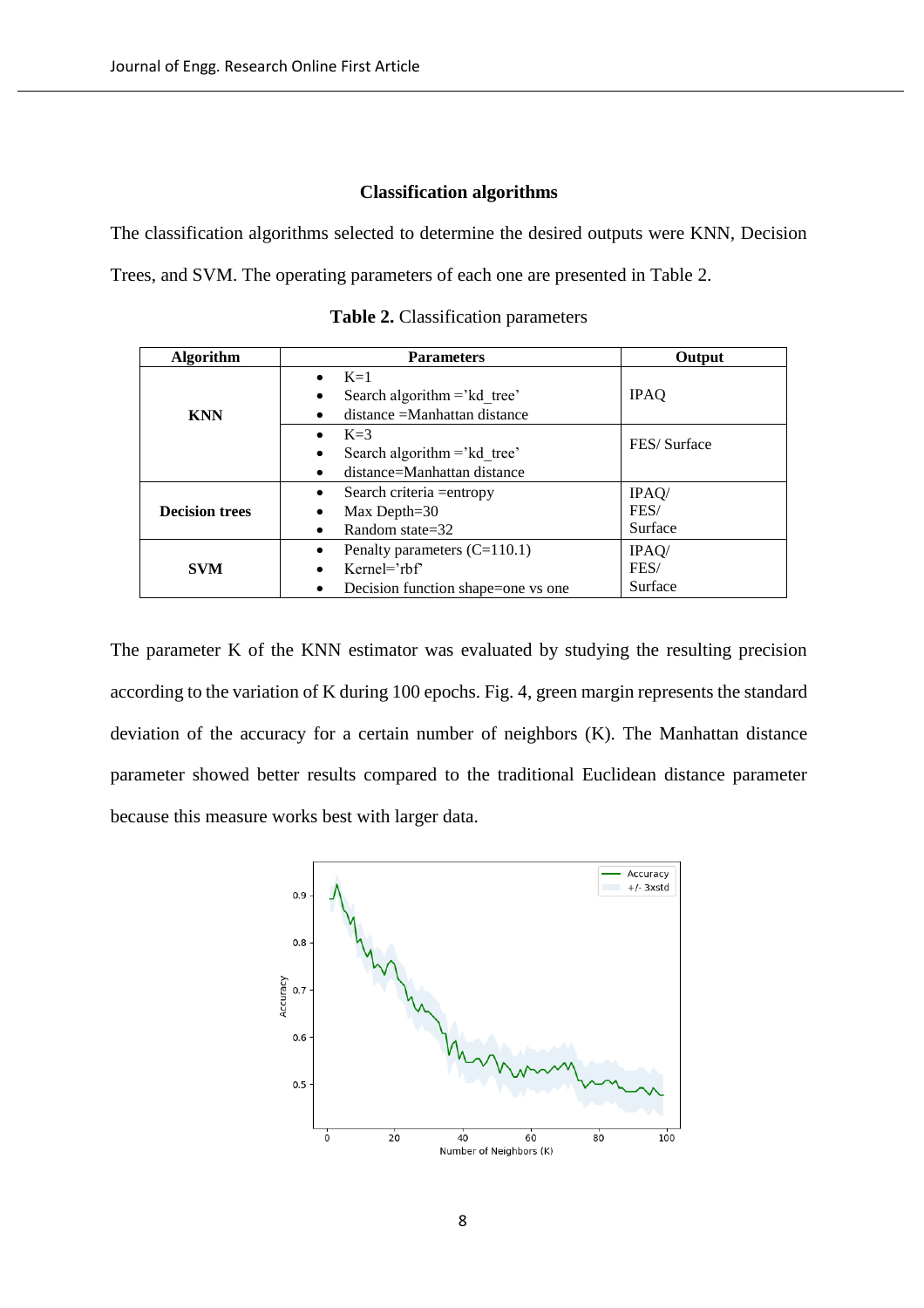### **Figure 4.** Best K for KNN and standard deviation accuracy

The search criteria for the decision tree was entropy since it aims to eliminate the heterogeneity of the elements that are located in each section of the tree. A search depth of 30 was used due to the large number of features extracted.

As in the KNN algorithm, the SVM estimator was constructed as a multiclass one, evaluating various combinations of parameters employing a random search with the RandomizedSearchCV library (Li & Phung, 2014). The penalty parameters (C), Kernel, and weight of the characteristics were found through random optimization according to ("3.2. Tuning the hyper-parameters of an estimator — scikit-learn 0.24.1 documentation," n.d.).

#### **RESULTS AND DISCUSSION**

The following results were extracted from applying the different ML techniques to the testing set. The evaluation of the designed classifier was firstly carried out considering the 85 features extracted. Using (2), the results obtained are shown in Table 3, to try to improve the results, the search for the main features using ANOVA was implemented according to the dependent variable studied, IPAQ (High, Low and Moderate), FES (High Concern, Medium concern, and low concern).

| <b>Algorithm</b>     | <b>Precision Before Feature Importance</b> |            |         |  |
|----------------------|--------------------------------------------|------------|---------|--|
|                      | <b>IPAQ</b>                                | <b>FES</b> | Surface |  |
| <b>KNN</b>           | 0.87                                       | 0.84       | 0.98    |  |
| <b>Decision Tree</b> | 1.00                                       | 0.97       | 0.99    |  |
| <b>SVM</b>           | 0.77                                       | 0.73       | 0.97    |  |

**Table 3**. Precision Before Choosing Main Features

The biomechanical variables reflected by the COP showed acceptable statistical significance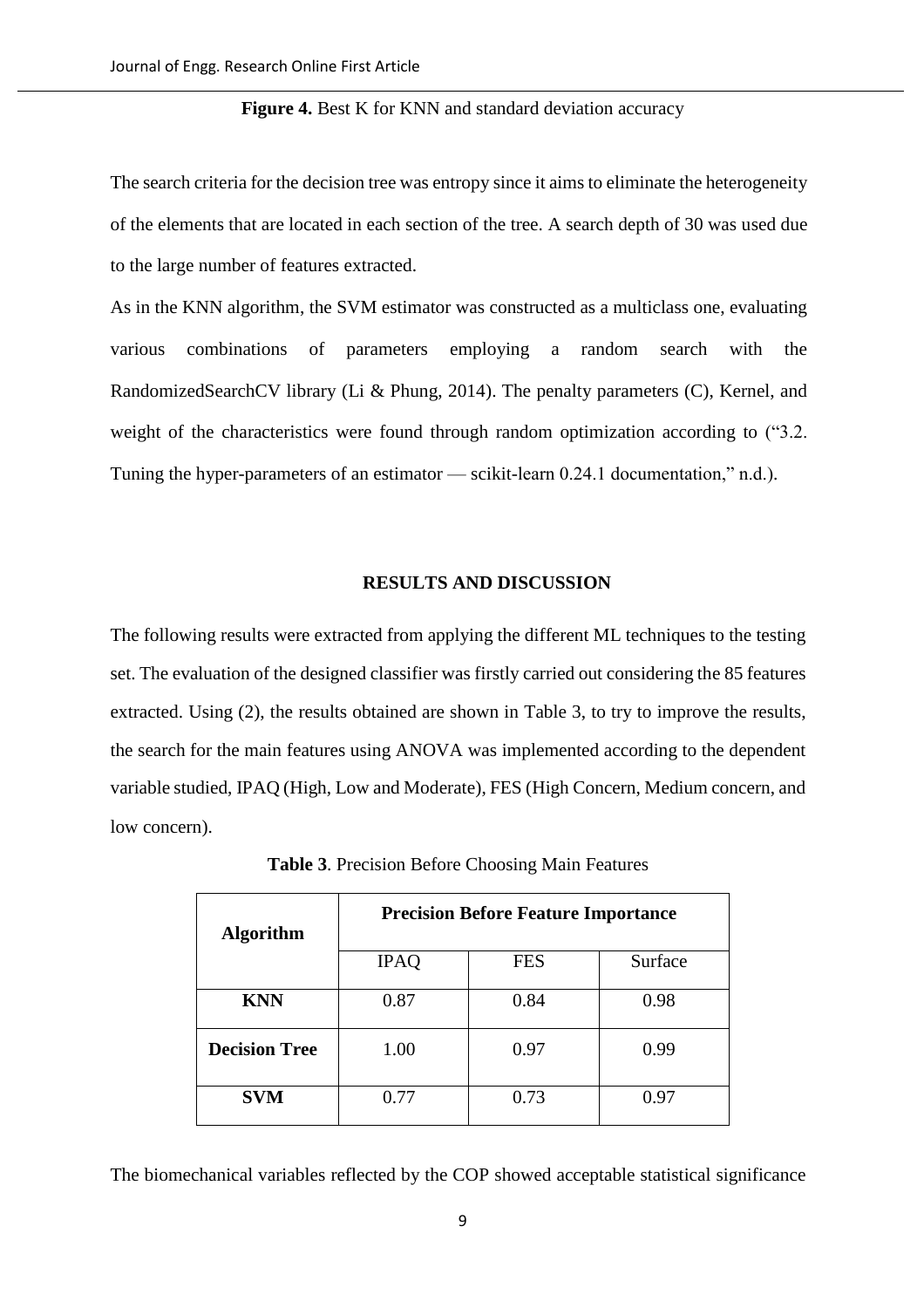evaluating IPAQ and the type of Surface, however, in the evaluation of the FES the anthropometric features of the individual showed greater significance compared to the biomechanical variables. This validates the initial hypothesis of the possibility of classifying an individual according to quantitative variables. The Main 5 features for each outcome are shown in Table 4.

|                                  | Number of  |                                      |            |  |
|----------------------------------|------------|--------------------------------------|------------|--|
| <b>Outcome</b><br><b>Feature</b> |            | <b>Main 5 Biomechanical Features</b> | $p$ -value |  |
|                                  | importance |                                      |            |  |
|                                  |            | Variance of Moment in Z              | 0.000427   |  |
|                                  |            | Variance of Moment in X              | 0.00105    |  |
| <b>IPAQ</b>                      | 53         | RMS of Moment in Z                   | 0.00164    |  |
|                                  |            | Standard deviation of Moment in Z    | 0.001648   |  |
|                                  |            | Standard deviation of Moment in X    | 0.00204    |  |
|                                  |            | Maximum Frequency in Z               | 0.044      |  |
|                                  |            | Average Force in $\overline{X}$      | 0.05735    |  |
| <b>FES</b>                       | 34         | X-Force Mode                         | 0.06471    |  |
|                                  |            | Maximum frequency in X               | 0.06472    |  |
|                                  |            | Variance of Force in X               | 0.069      |  |
|                                  |            | COP displacement in Y                | 6.91e-156  |  |
|                                  |            | COP length in Y                      | 6.53e-146  |  |
| <b>Surface</b>                   | 48         | Standard deviation COP in Y          | 2.611e-145 |  |
|                                  |            | RMS COP in Y                         | 2.611e-145 |  |
|                                  |            | COP length in X                      | 1.742e-144 |  |

**Table 4.** Statistical significance of biomechanical features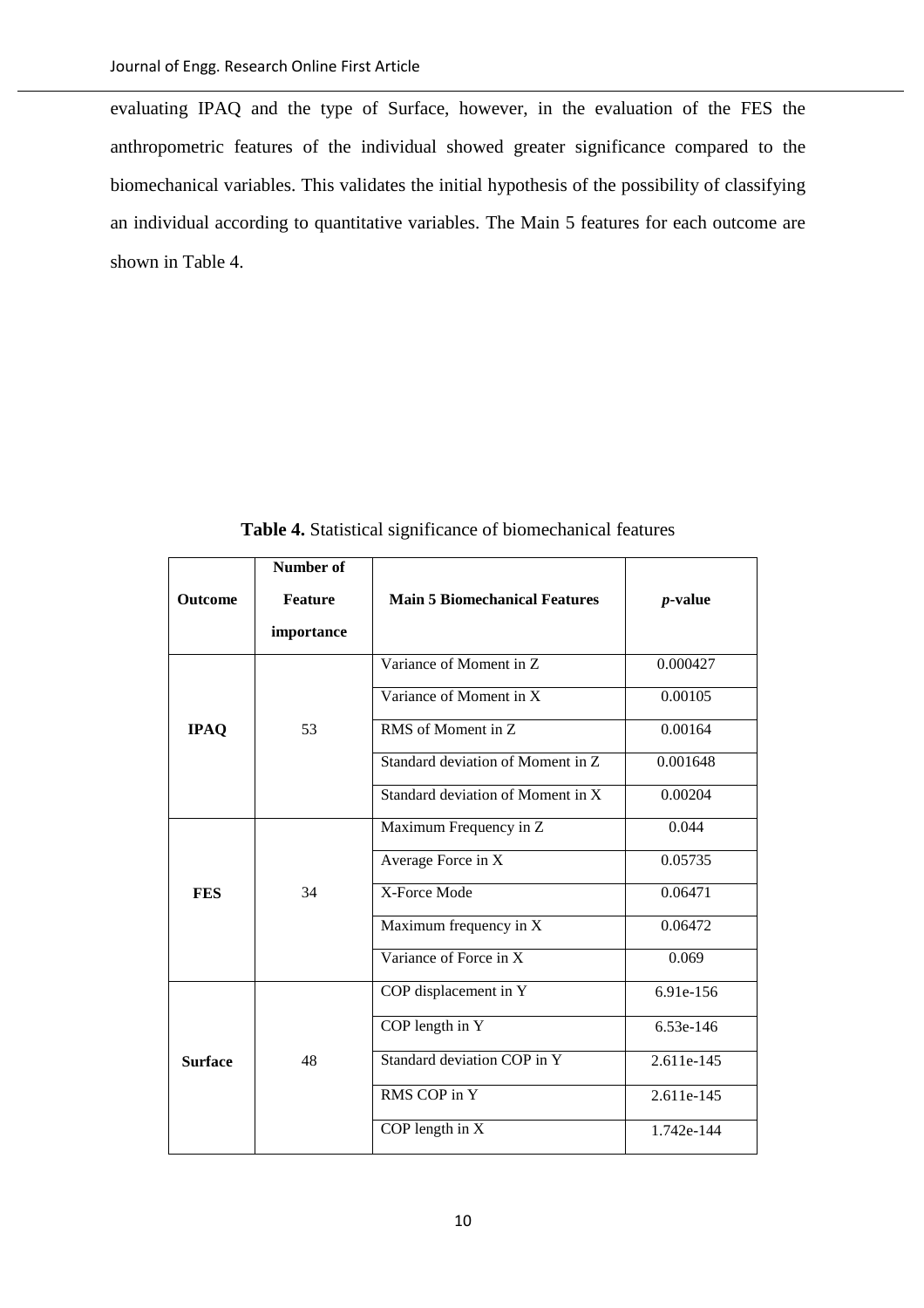Once the most relevant features were found for each outcome, the precision of the classifier was again evaluated for each technique. Table 5 shows precision after the feature importance procedure.

| <b>Algorithm</b>     | <b>Precision After feature Importance</b> |            |         |  |
|----------------------|-------------------------------------------|------------|---------|--|
|                      | <b>IPAQ</b>                               | <b>FES</b> | Surface |  |
| <b>KNN</b>           | 0.97                                      | 0.92       | 0.98    |  |
| <b>Decision Tree</b> | 1.00                                      | 1.00       | 0.97    |  |
| <b>SVM</b>           | 0.85                                      | 0.84       | 0.99    |  |

**Table 5.** Precision of classifiers after choice of main features

The results obtained suggest that the procedure of choice and optimization of parameters for each estimator allowed to improve the average precision of the KNN classifiers from 89.6% to 95.6% and SVM from 83.3% to 89.3%, considering their performance estimating IPAQ, FES, and Surface.

The Decision Tree registered an increase in the prediction of the FES, however, it registered a slight decrease when predicting the surface of the experiment. This suggests that the algorithm needs all the 85 extracted features to be able to achieve the highest precision.

Finally, (2) and (3) were replaced in (1) to the evaluation of the F1-Score. Performance results of the classifier are shown in Table 6 and the average performance of the classifiers throughout the different validations of the IPAQ, FES, and Surface in Table 7.

|                      | F1 Score and Recall After feature Importance |        |             |        |                |        |
|----------------------|----------------------------------------------|--------|-------------|--------|----------------|--------|
| <b>Algorithm</b>     | <b>IPAQ</b>                                  |        | <b>FES</b>  |        | <b>Surface</b> |        |
|                      | F1<br>score                                  | recall | F1<br>score | recall | F1<br>score    | recall |
| <b>KNN</b>           | 0.97                                         | 0.97   | 0.91        | 0.90   | 0.98           | 0.98   |
| <b>Decision Tree</b> | 1.00                                         | 1.00   | 1.00        | 1.00   | 0.97           | 0.97   |
| <b>SVM</b>           | 0.84                                         | 0.83   | 0.81        | 0.81   | 0.99           | 0.99   |

**Table 6**. Results of F1 score and Recall of each classifier.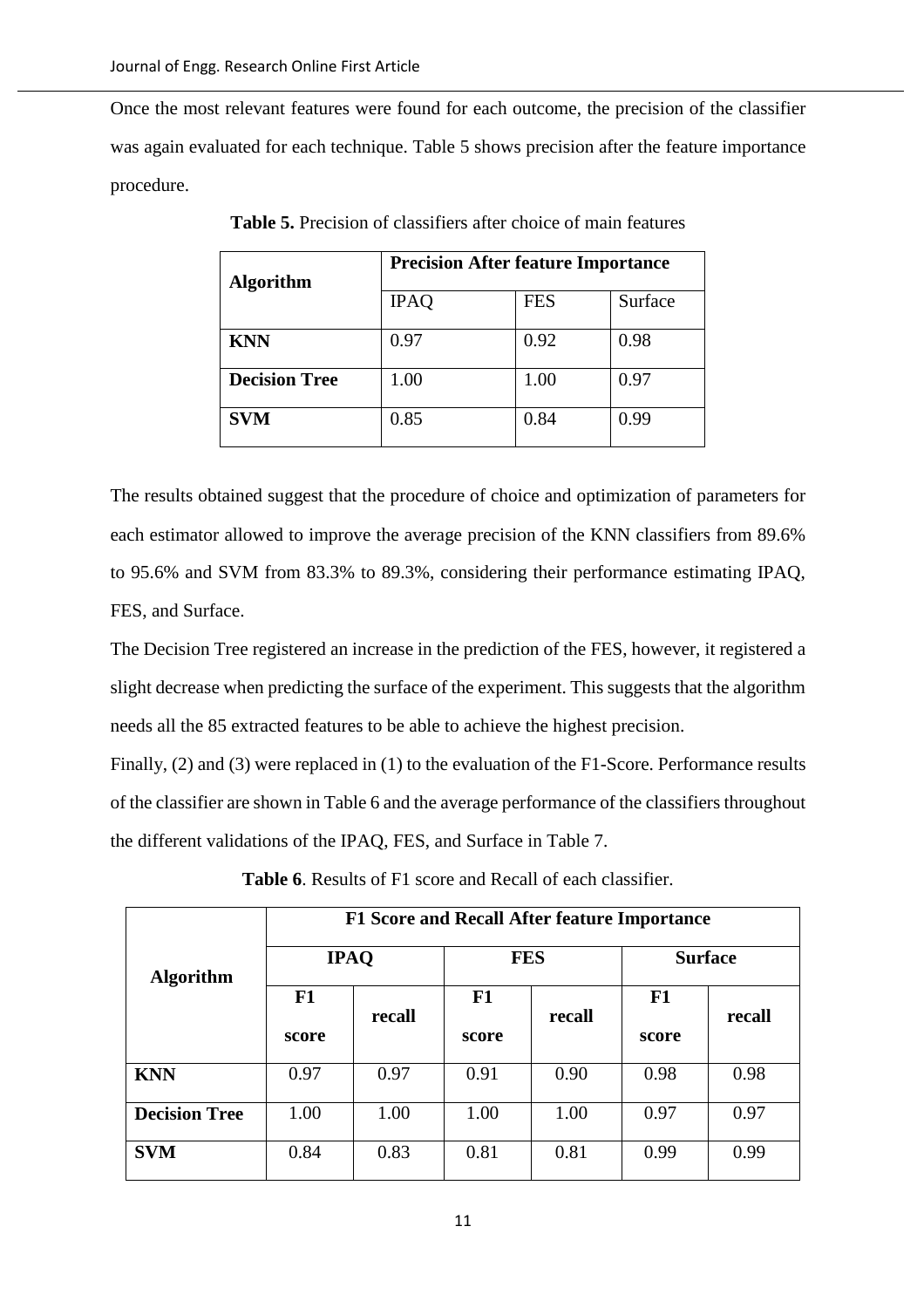| <b>Performance</b><br>Average<br>(IPAQ, FES, Surface) | <b>KNN</b> | <b>Decision</b><br><b>Tree</b> | <b>SVM</b> |
|-------------------------------------------------------|------------|--------------------------------|------------|
| <b>Precision</b>                                      | 95.6%      | 99%                            | 89.3%      |
| <b>F1-score</b>                                       | 95.3%      | 99%                            | 88%        |
| <b>Recall</b>                                         | 95%        | 99%                            | 87.6%      |

The average results support the idea of using COP as a direct measurement of the physical activity status. In addition, these results over 95% are comparable with other studies that applied direct measures of the human being such as ECG (Allam et al., 2020; Prakash & Ari, 2019b) and EEG(Venkata Phanikrishna et al., 2021), and applied similar ML techniques with similar average results. Although the tests did not present greater complexity to the participants, and the extracted signals did not show easily identifiable patterns of behavior, the classification algorithms achieved a high average performance when classifying the various states of IPAQ and FES.

Of note, these results are comparable with the study of Liao et al.(Liao, Wu, Wei, Chou, & Chang, 2021), where they used the same database selected for this article to the analysis of COP signals by using decision tree and empirical mode decomposition to predict falls among older adults. Therefore, this supports ML and COP measures to classify physical activity conditions.

Finally, The biomechanical variables extracted from the COP showed a direct correlation with the type of surface where the standing experiment was performed. Although this was a predictable result, it served to corroborate the design of the classifiers and highlight the ability of these techniques to find correlations in features where they are difficult to observe with the naked eye, even by highly trained personnel (therapists, physiatrists, trainers, etc. others). The main limitation with the classifier developed is related to the database. Although the data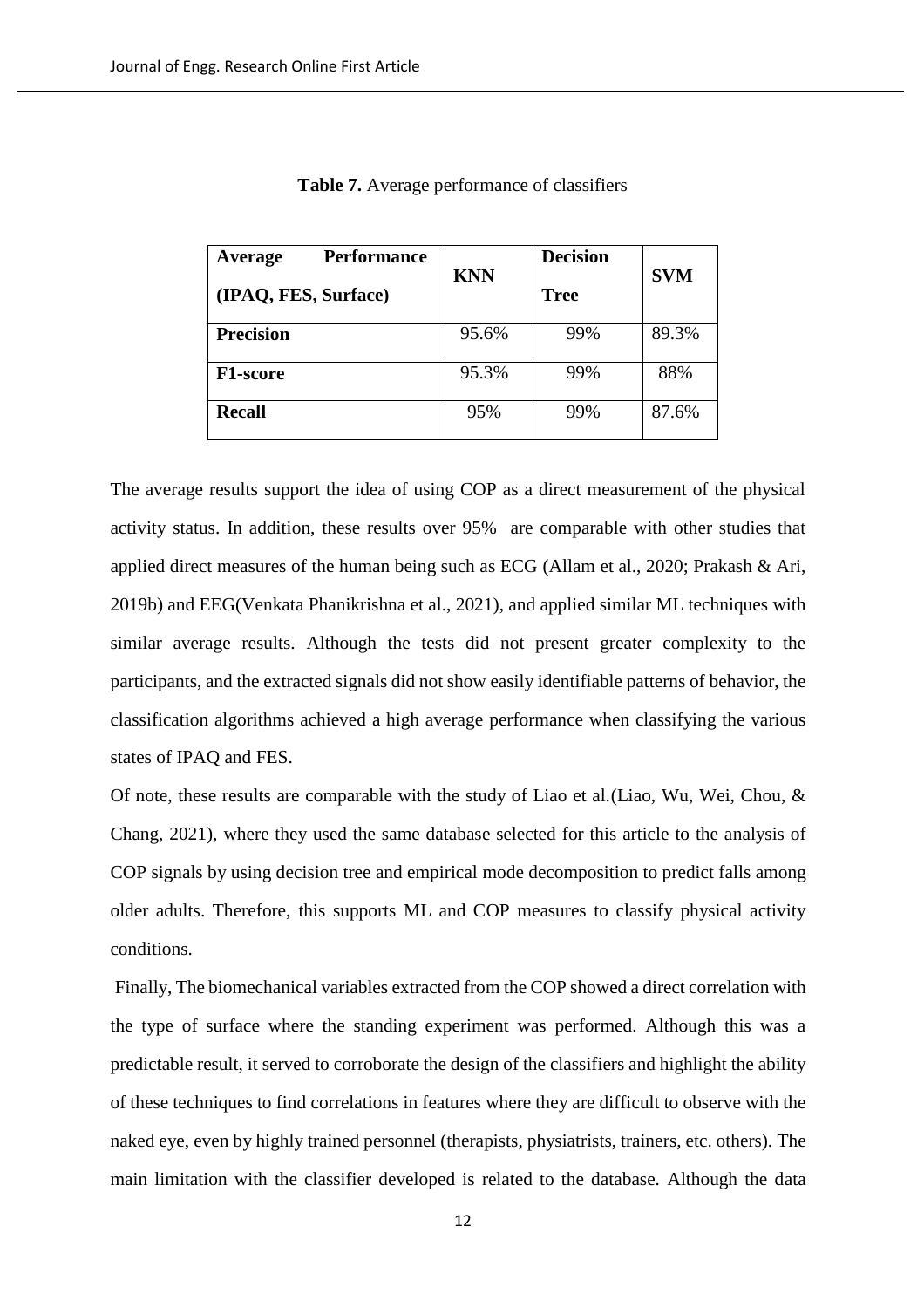recollection is stated in the study protocol (Santos & Duarte, 2016), it may have biases and confounders that may affect the data's generalizability to other populations.

#### **CONCLUSION**

The designed classifier uses COP to classify the IPAQ and FES of subjects with high accuracy of over 95.6%. In addition, a correlation between the qualitative assessment scales (IPAQ, FES) and the features of the biomechanical behavior of the human body was found using the feature importance process. Thus, the high results of F1 score, recall, and precision of the algorithms designed validate the application of these techniques to predict the IPAQ, FES, and Surface. Moreover, this classifier poses an innovative tool to support diagnosis, assessment, and physical training processes through a direct measure of COP.

For its part, This system shows the possibility of using similar solutions to support the processes of diagnosis and evaluation of physical activity by specialized personnel. The integration of this classifier to the assistive robotics system for balance training presented in (Rivera, Abril, Niño-Suarez, Avilés, & Castillo-Castañeda, 2021), is intended to mitigate the problem of subjectivity present in balance evaluation systems, allowing them to adjust the assistance parameters of the robotic platform according to the user's performance.

Future works intend to compile a database of healthy subjects during the execution of dynamic exercises (eg Limits of stability, reaching exercises), to find the correlation of the variables extracted by the classifier and the performance of the user in certain balance training. This would help evaluators to adjust or validate procedures in clinical settings.

13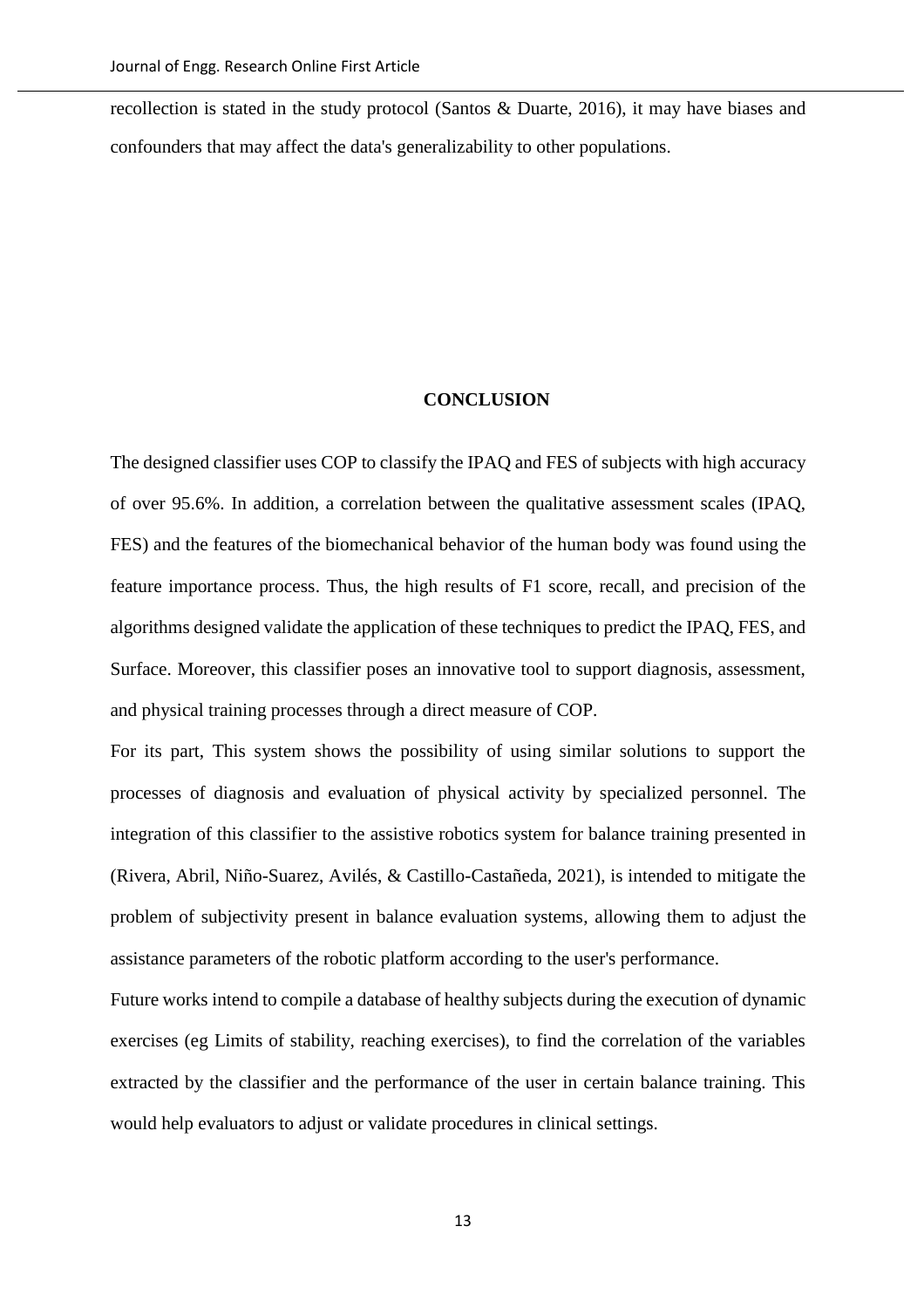## **REFERENCES**

- 3.2. Tuning the hyper-parameters of an estimator scikit-learn 0.24.1 documentation. (n.d.). Retrieved February 19, 2021, from https://scikitlearn.org/stable/modules/grid\_search.html#exhausting-the-resources
- Agarwal, P., & Deshpande, A. D. (2019). A Framework for Adaptation of Training Task, Assistance and Feedback for Optimizing Motor (Re)-Learning With a Robotic Exoskeleton. *IEEE Robotics and Automation Letters*, *4*(2), 808–815. https://doi.org/10.1109/LRA.2019.2891431
- Ahmed, M., Mehmood, N., Nadeem, A., Mehmood, A., & Rizwan, K. (2017). Fall detection system for the elderly based on the classification of shimmer sensor prototype data. *Healthcare Informatics Research*, *23*(3), 147–158. https://doi.org/10.4258/hir.2017.23.3.147
- Allam, J. P., Samantray, S., & Ari, S. (2020). SpEC: A system for patient specific ECG beat classification using deep residual network. *Biocybernetics and Biomedical Engineering*, *Vol. 40*(4), 1446–1457. https://doi.org/10.1016/J.BBE.2020.08.001
- Bao, T., Klatt, B. N., Whitney, S. L., Sienko, K. H., & Wiens, J. (2019a). Automatically Evaluating Balance: A Machine Learning Approach. *IEEE Transactions on Neural Systems and Rehabilitation Engineering*, *27*(2), 179–186. https://doi.org/10.1109/TNSRE.2019.2891000
- Bao, T., Klatt, B. N., Whitney, S. L., Sienko, K. H., & Wiens, J. (2019b). Automatically Evaluating Balance: A Machine Learning Approach. *IEEE Transactions on Neural Systems and Rehabilitation Engineering*. https://doi.org/10.1109/TNSRE.2019.2891000
- Betker, A. L., Szturm, T., & Moussavi, Z. (2005). Development of an Interactive Motivating Tool for Rehabilitation Movements. In *2005 IEEE Engineering in Medicine and Biology 27th Annual Conference*. https://doi.org/10.1109/IEMBS.2005.1616090
- Brouwer, R., Kal, E., van der Kamp, J., & Houdijk, H. (2019). Validation of the stabilometer balance test: Bridging the gap between clinical and research based balance control assessments for stroke patients. *Gait and Posture*, *67*(June 2018), 77–84. https://doi.org/10.1016/j.gaitpost.2018.09.025
- Craig, C. L., Marshall, A. L., Sjöström, M., Bauman, A. E., Booth, M. L., Ainsworth, B. E., … Oja, P. (2003). International physical activity questionnaire: 12-Country reliability and validity. *Medicine and Science in Sports and Exercise*. https://doi.org/10.1249/01.MSS.0000078924.61453.FB
- Doyle, R. J., Hsiao-Wecksler, E. T., Ragan, B. G., & Rosengren, K. S. (2007). Generalizability of center of pressure measures of quiet standing. *Gait and Posture*, *25*(2), 166–171. https://doi.org/10.1016/j.gaitpost.2006.03.004
- Fitzgerald, D., Trakarnratanakul, N., Dunne, L., Smyth, B., & Caulfield, B. (2008). Development and user evaluation of a virtual rehabilitation system for wobble board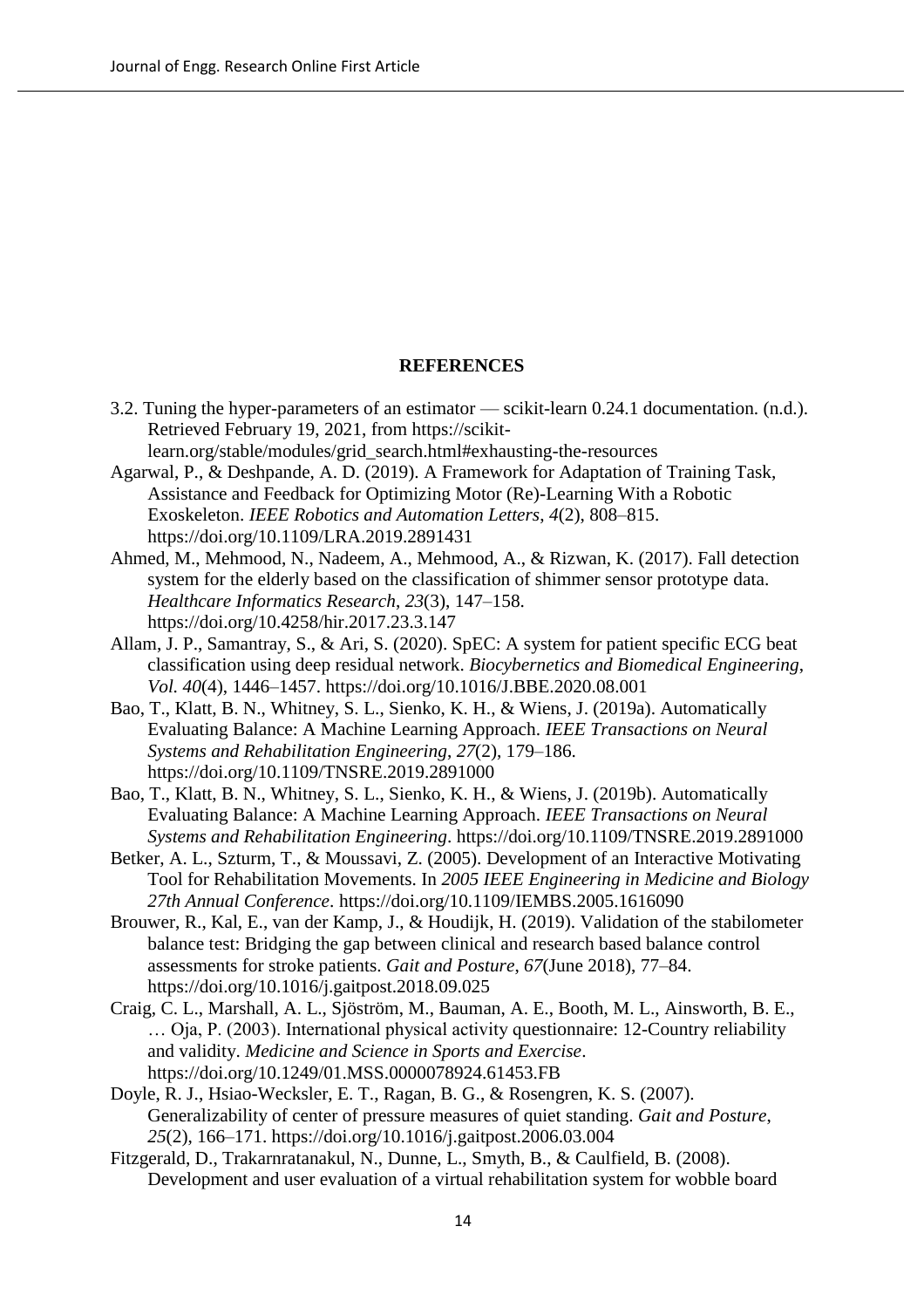balance training. In *2008 30th Annual International Conference of the IEEE Engineering in Medicine and Biology Society*. https://doi.org/10.1109/IEMBS.2008.4650134

- Franceschini, M., Mazzoleni, S., Goffredo, M., Pournajaf, S., Galafate, D., Criscuolo, S., … Posteraro, F. (2020). Upper limb robot-assisted rehabilitation versus physical therapy on subacute stroke patients: A follow-up study. *Journal of Bodywork and Movement Therapies*, *24*(1), 194–198. https://doi.org/10.1016/j.jbmt.2019.03.016
- Gui, K., Tan, U.-X., Liu, H., & Zhang, D. (2020). Electromyography-Driven Progressive Assist-as-Needed Control for Lower Limb Exoskeleton. *IEEE Transactions on Medical Robotics and Bionics*, *2*(1), 50–58. https://doi.org/10.1109/tmrb.2020.2970222
- Hauer, K., Yardley, L., Beyer, N., Kempen, G., Dias, N., Campbell, M., … Todd, C. (2010). Validation of the falls efficacy scale and falls efficacy scale international in geriatric patients with and without cognitive impairment: Results of self-report and interviewbased questionnaires. *Gerontology*, *56*(2), 190–199. https://doi.org/10.1159/000236027
- Jakob, I., Kollreider, A., Germanotta, M., Benetti, F., Cruciani, A., Padua, L., & Aprile, I. (2018). Robotic and Sensor Technology for Upper Limb Rehabilitation. *PM and R*, *10*(9), S189–S197. https://doi.org/10.1016/j.pmrj.2018.07.011
- Jiao, L., Wu, H., Bie, R., Umek, A., & Kos, A. (2018). Multi-sensor Golf Swing Classification Using Deep CNN. In *Procedia Computer Science*. https://doi.org/10.1016/j.procs.2018.03.046
- Kharboutly, H., Ma, J., Benali, A., Thoumie, P., Pasqui, V., & Bouzit, M. (2015). Design of multiple axis robotic platform for postural stability analysis. *IEEE Transactions on Neural Systems and Rehabilitation Engineering*. https://doi.org/10.1109/TNSRE.2014.2329533
- Leu, F. Y., Ko, C. Y., Lin, Y. C., Susanto, H., & Yu, H. C. (2017). Fall Detection and Motion Classification by Using Decision Tree on Mobile Phone. In *Smart Sensors Networks: Communication Technologies and Intelligent Applications* (pp. 205–237). Elsevier Inc. https://doi.org/10.1016/B978-0-12-809859-2.00013-9
- Li, H., & Phung, D. (2014). Journal of Machine Learning Research: Preface. *Journal of Machine Learning Research*, *39*(2014), i–ii.
- Liang, S., Liu, Y., Li, G., & Zhao, G. (2019). Elderly Fall Risk Prediction with Plantar Center of Force Using ConvLSTM Algorithm. In *2019 IEEE International Conference on Cyborg and Bionic Systems, CBS 2019* (pp. 36–41). Institute of Electrical and Electronics Engineers Inc. https://doi.org/10.1109/CBS46900.2019.9114487
- Liao, F.-Y., Wu, C.-C., Wei, Y.-C., Chou, L.-W., & Chang, K.-M. (2021). Analysis of Center of Pressure Signals by Using Decision Tree and Empirical Mode Decomposition to Predict Falls among Older Adults. *Journal of Healthcare Engineering*, *2021*, 1–10. https://doi.org/10.1155/2021/6252445
- OMS | Discapacidad y rehabilitación. (n.d.). Retrieved June 17, 2020, from https://www.who.int/disabilities/es/
- Paillard, T., & Noé, F. (2015). Techniques and Methods for Testing the Postural Function in Healthy and Pathological Subjects. *BioMed Research International*, *2015*. https://doi.org/10.1155/2015/891390
- Patanè, F., & Cappa, P. (2011). A 3-DOF parallel robot with spherical motion for the rehabilitation and evaluation of balance performance. *IEEE Transactions on Neural Systems and Rehabilitation Engineering*. https://doi.org/10.1109/TNSRE.2010.2089535
- Patro, K. K., Jaya Prakash, A., Jayamanmadha Rao, M., & Rajesh Kumar, P. (2020). An Efficient Optimized Feature Selection with Machine Learning Approach for ECG Biometric Recognition. *Https://Doi.Org/10.1080/03772063.2020.1725663*. https://doi.org/10.1080/03772063.2020.1725663
- Pedregosa, F., Varoquaux, G., Gramfort, A., Michel, V., Thirion, B., Grisel, O., … Duchesnay, É. (2011). Scikit-learn: Machine Learning in Python. *Journal of Machine*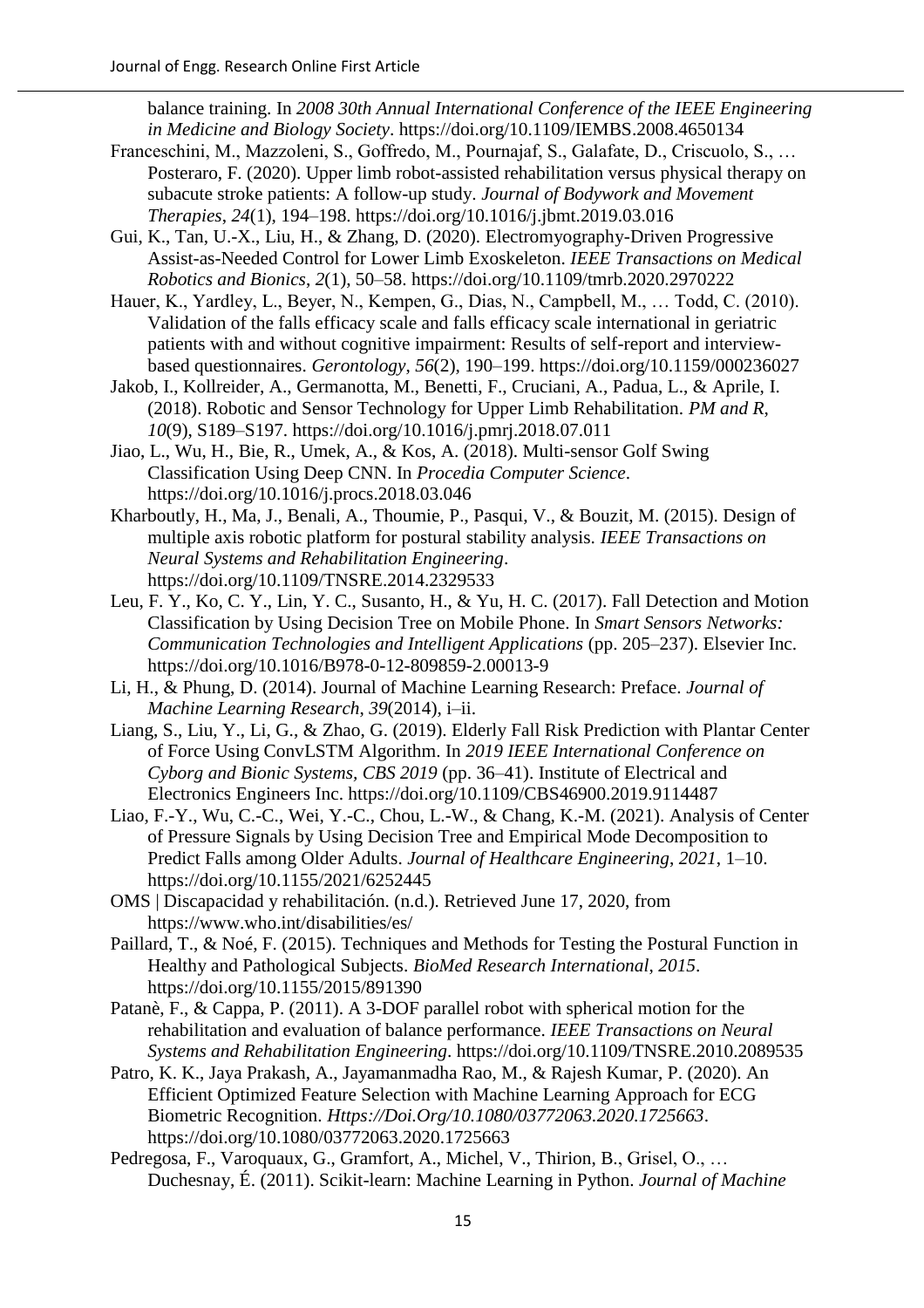*Learning Research*, *12*(85), 2825–2830. Retrieved from http://jmlr.org/papers/v12/pedregosa11a.html

- Pires, I. M., Garcia, N. M., Pombo, N., Flórez-Revuelta, F., & Spinsante, S. (2017). Pattern recognition techniques for the identification of activities of daily living using mobile device accelerometer. *ArXiv*.
- Prakash, A. J., & Ari, S. (2019a). A system for automatic cardiac arrhythmia recognition using electrocardiogram signal. *Undefined*, 891–911. https://doi.org/10.1016/B978-0-08- 102420-1.00042-X
- Prakash, A. J., & Ari, S. (2019b). AAMI Standard Cardiac Arrhythmia Detection with Random Forest Using Mixed Features. *Undefined*. https://doi.org/10.1109/INDICON47234.2019.9030317
- Rastegarpanah, A., Saadat, M., Borboni, A., & Stolkin, R. (2017). Application of a parallel robot in lower limb rehabilitation: A brief capability study. In *International Conference on Robotics and Automation for Humanitarian Applications, RAHA 2016 - Conference Proceedings*. https://doi.org/10.1109/RAHA.2016.7931865
- Rincon, J. A., Costa, A., Carrascosa, C., Novais, P., & Julian, V. (2019). Emerald—exercise monitoring emotional assistant. *Sensors (Switzerland)*. https://doi.org/10.3390/s19081953
- Rivera, O., Abril, J. D., Niño-Suarez, P. A., Avilés, O. F., & Castillo-Castañeda, E. (2021). Two dof robotic platform for balance rehabilitation tasks. In *Mechanisms and Machine Science*. https://doi.org/10.1007/978-3-030-60372-4\_37
- Rodgers, H., Bosomworth, H., Krebs, H. I., van Wijck, F., Howel, D., Wilson, N., … Shaw, L. (2019). Robot assisted training for the upper limb after stroke (RATULS): a multicentre randomised controlled trial. *The Lancet*, *394*(10192), 51–62. https://doi.org/10.1016/S0140-6736(19)31055-4
- Santos, D. A., & Duarte, M. (2016). A public data set of human balance evaluations. *PeerJ*. https://doi.org/10.7717/peerj.2648
- Schouten, A. C., Boonstra, T. A., Nieuwenhuis, F., Campfens, S. F., & Van Der Kooij, H. (2011). A bilateral ankle manipulator to investigate human balance control. *IEEE Transactions on Neural Systems and Rehabilitation Engineering*. https://doi.org/10.1109/TNSRE.2011.2163644
- Stinear, C. M., Lang, C. E., Zeiler, S., & Byblow, W. D. (2020). Advances and challenges in stroke rehabilitation. *The Lancet Neurology*, *19*(4), 348–360. https://doi.org/10.1016/S1474-4422(19)30415-6
- Sun, R., Hsieh, K. L., & Sosnoff, J. J. (2019). Fall Risk Prediction in Multiple Sclerosis Using Postural Sway Measures: A Machine Learning Approach. *Scientific Reports*. https://doi.org/10.1038/s41598-019-52697-2
- Van Diest, M., Lamoth, C. J., Stegenga, J., Verkerke, G. J., & Postema, K. (2013). Exergaming for balance training of elderly: State of the art and future developments. *Journal of NeuroEngineering and Rehabilitation*. https://doi.org/10.1186/1743-0003-10- 101
- Venkata Phanikrishna, B., Jaya Prakash, A., & Suchismitha, C. (2021). Deep Review of Machine Learning Techniques on Detection of Drowsiness Using EEG Signal. *Https://Doi.Org/10.1080/03772063.2021.1913070*. https://doi.org/10.1080/03772063.2021.1913070
- Yamamoto, T., Smith, C. E., Suzuki, Y., Kiyono, K., Tanahashi, T., Sakoda, S., … Nomura, T. (2015). Universal and individual characteristics of postural sway during quiet standing in healthy young adults. *Physiological Reports*. https://doi.org/10.14814/phy2.12329
- Yang, T., & Gao, X. (2020). Adaptive Neural Sliding-Mode Controller for Alternative Control Strategies in Lower Limb Rehabilitation. *IEEE Transactions on Neural Systems and Rehabilitation Engineering*, *28*(1), 238–247.